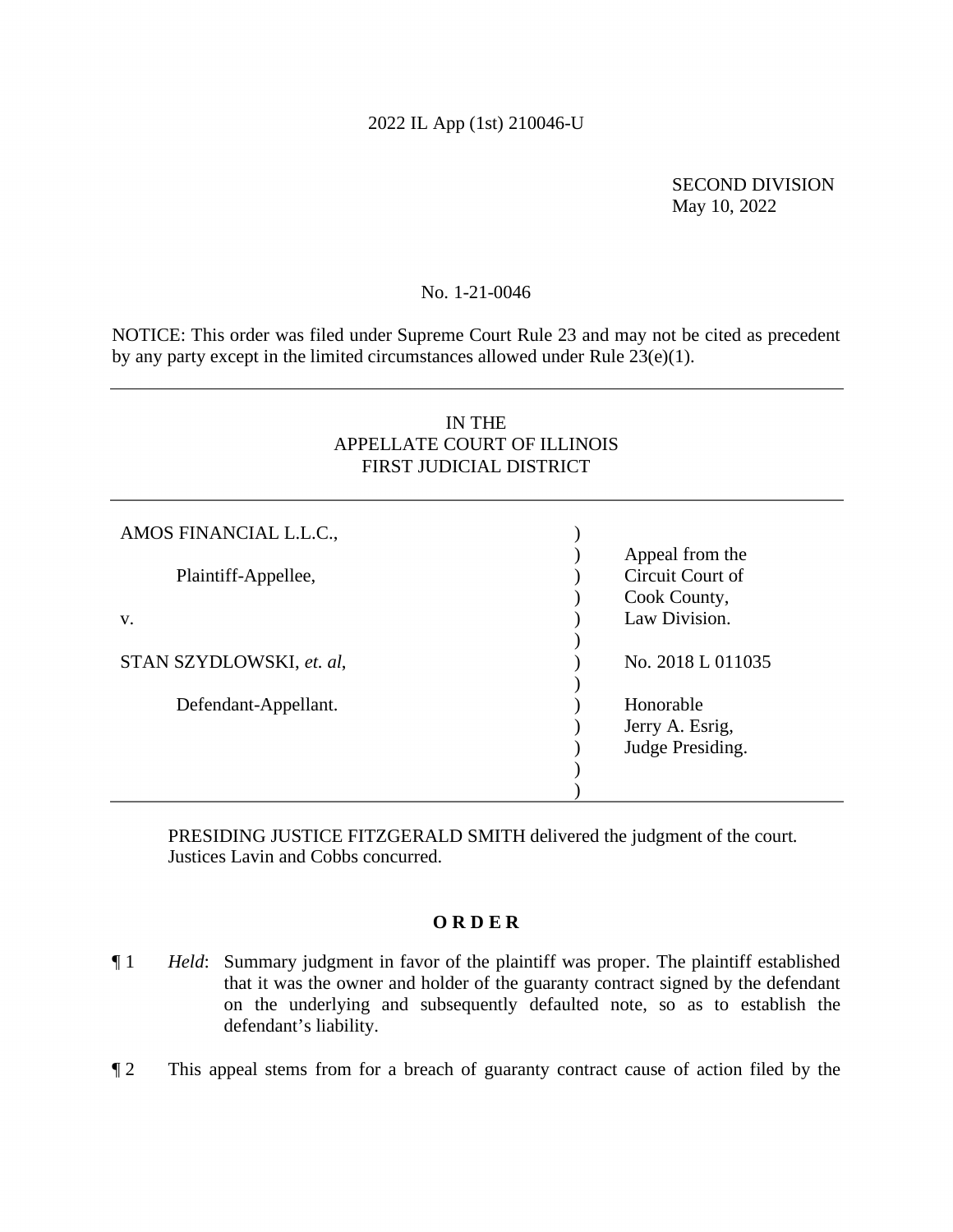plaintiff, Amos Financial L.L.C. (Amos), against, *inter alia*, the defendant, Stan Szydlowski (Szydlowski). The defendant appeals from the circuit court's order granting summary judgment in favor of the plaintiff. On appeal, the defendant asserts that summary judgment was improper because the plaintiff never acquired the defendant's guaranty. In the alternative, the defendant contends that even if the plaintiff was the owner of the guaranty, there remained genuine issues of material fact as to the scope of the defendant's liability under the guaranty. For the following reasons, we affirm.

¶ 3 I. BACKGROUND

¶ 4 At the outset, we note that the record before us is incomplete, as it fails to include any of the documents ostensibly issued during discovery. More importantly, the record does not contain any report of the proceedings below, nor any acceptable substitute such as a bystanders' report, or an agreed statement of facts, as authorized under Illinois Supreme Court Rule 323 (Ill. S. Ct. R. 323 (eff. Dec. 13, 2005)). From the bare common law record that is before us we have been able to glean the following pertinent facts and procedural history.

¶ 5 On October 11, 2018, the plaintiff, Amos, filed a complaint against, *inter alia*, the defendant, Szydlowski, $<sup>1</sup>$  alleging a breach of guaranty. According to the complaint, the plaintiff is</sup> the holder and owner of a promissory note (note) executed on October 1, 2010, by the original borrower Klaucens and Associates, Inc. (Klaucens) and its lender First Midwest Bank (FMB). Under the note, Klaucens promised to pay FMB \$200,000. The note, which is attached to the complaint, further provides that the loan was to mature on December 17, 2011.

¶ 6 The complaint further alleged that the note was assigned twice. First, on January 16, 2013,

<sup>&</sup>lt;sup>1</sup> In addition to Szydlowski, the complaint initially named three more defendants: Elizabeth Ursin, Erika Bolger, and Joseph C. Brucek. For various reasons, however, all three were either defaulted or dismissed from the case with prejudice. Accordingly, because this appeal concerns only Szydlowski we will set forth only those facts and procedural history relevant to the summary judgment order entered against him.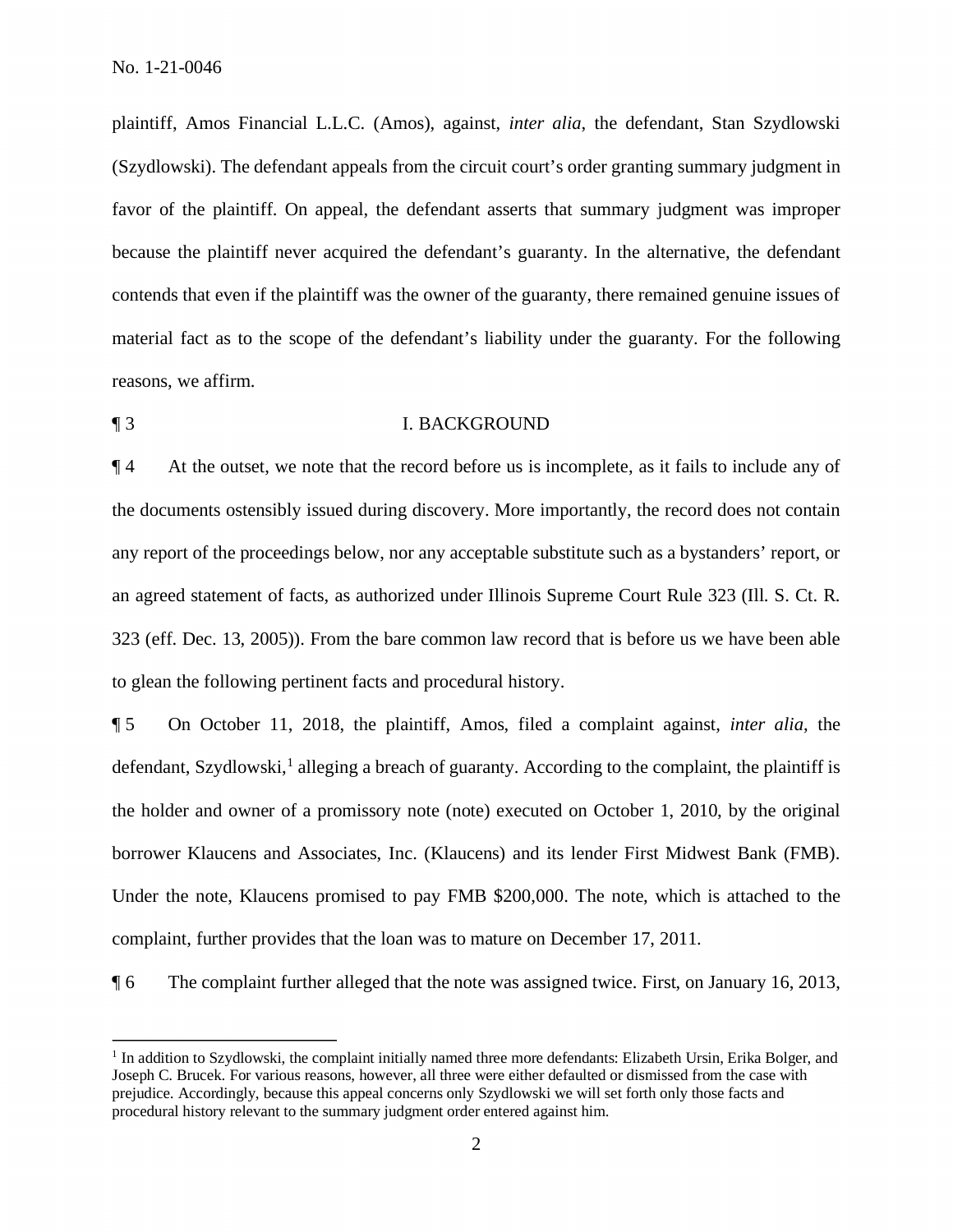FMB negotiated and executed a document entitled "Endorsement and Allonge to Promissory Note" (the first allonge) agreeing to assign the note to M-III Chicago, L.L.C. (M-III Chicago). Then, on June 15, 2018, M-III Chicago executed a document entitled "Allonge" (the second allonge) agreeing to assign the note to the plaintiff.

¶ 7 The complaint also alleged that on May 1, 2008, together with three other individuals, the defendant executed a "continuing" commercial guaranty (guaranty) in favor of FMB as a security on Klaucens' note. According to the complaint, the plaintiff is the assignee and successor to FMB and therefore also the holder and bona fide owner of the guaranty.

¶ 8 The guaranty, which is attached to the complaint, states in pertinent part that for good and valuable consideration," the defendant "absolutely and unconditionally guarantees full and punctual payment of [his] share of the indebtedness" owed to FMB by Klaucens and the "performance and discharge of all" of Klaucens' "obligations" under the note and the "[r]elated documents." The guaranty defines the defendant's "share of the indebtedness" as \$50,000, plus interest, collection costs, expenses, and attorneys' fees. In addition, the guaranty defines "note" as:

"[T]he promissory note dated May 1, 2008, in the original principal amount of \$200,000 from [Klaucens] to [FMB], together with all renewals of, extensions of, modifications of, refinancings of, consolidations of, and substitutions for the promissory note in the agreement."

¶ 9 The guaranty also contains a subsection in bold capital letters entitled "Continuing Guaranty," which provides in full:

"THIS IS A 'CONTINUING GUARANTY' UNDER WHICH GURANATOR AGREES TO GUARANTEE THE FULL AND PUNCUTAL PAYMENT, PERFORMANCE AND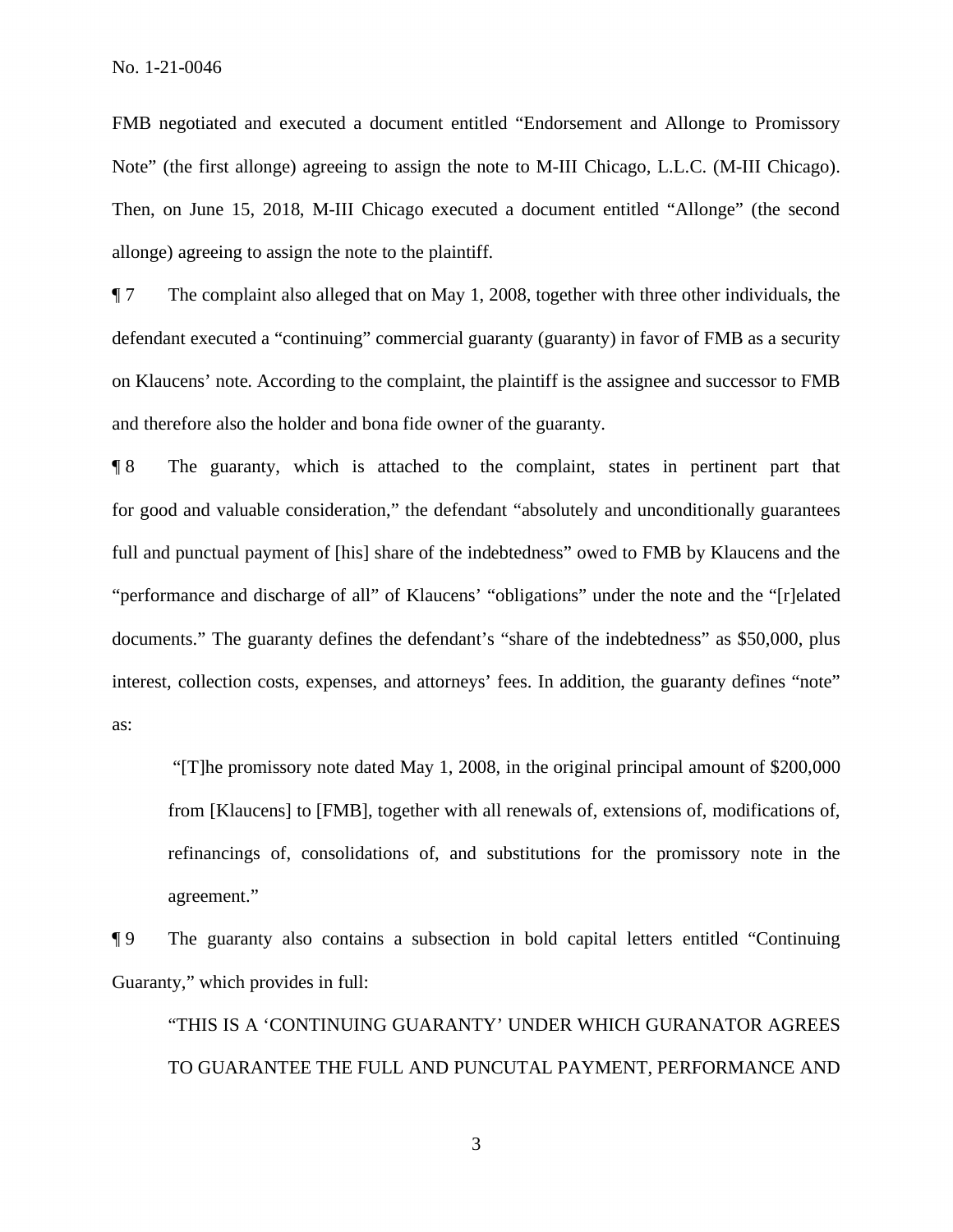SATISFACTION OF THE GURANATOR'S SHARE OF THE INDEBTEDNESS OF BORROWER TO LENDER, NOW EXISTING OR HEREAFTER ARISING OR ACQUIRED, ON A CONTINUING BASIS. ACCORDINGLY, ANY PAYMENTS MADE ON THE IDEBTEDNESS WILL NOT DISCHARGE OR DIMINISH GUARANTOR'S OBLIGATIONS AND LIABILITY UNDER THE GUARANTY FOR ANY REMAINING AND SUCCEEDING INDEBTEDNESS EVEN WHEN ALL OR PART OF THE OUTSTANDING INDEBTEDNESS MAY BE A ZERO BALANCE FROM TIME TO TIME."

¶ 10 In addition, under the subsection "Duration of Guaranty," the guaranty provides that the guaranty will "continue in full force until all the [i]ndebtedness incurred or contracted before receipt by [FMB] of any notice of revocation shall have been fully and finally paid and satisfied and all of [the defendant's] other obligations under this [g]uaranty shall have been fully performed."

¶ 11 Moreover, the guaranty states that the defendant authorizes FMB "without notice or demand, and without lessening [the defendant's] liability under the [g]uaranty, from time to time \*\*\* to make one or more additional secured or unsecured loans to [Klaucens]," and to "assign or transfer" the guaranty "in whole or in part." In addition, the guaranty provides that "on transfer of [the defendant's] interest," the guaranty "shall be binding upon and inure to the benefit of the parties, their successors, and assigns."

¶ 12 According to the plaintiff's complaint, because Klaucens defaulted on the October 1, 2010, note, the defendant owed the plaintiff money under the guaranty. The complaint therefore sought a judgment against the defendant in the sum of \$50,000, plus accruing interest, attorneys' fees,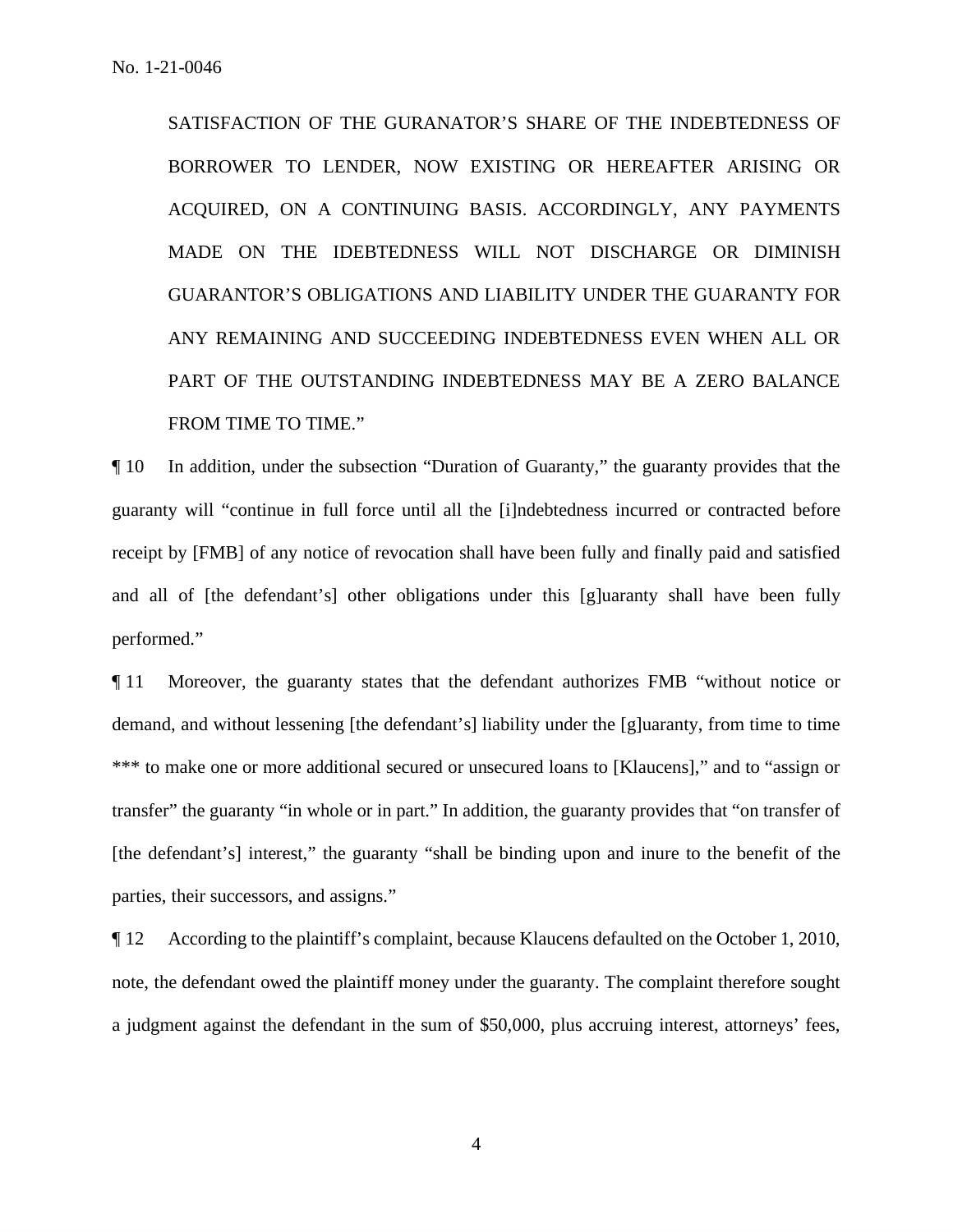costs, and any other amounts due under the note.

¶ 13 On June 7, 2019, the defendant filed his answer to the complaint, admitting that on October 1, 2010, Klaucens and FMB executed a promissory note for the amount of \$200,000 and that on May 1, 2008, he signed the guaranty in the amount of \$50,000 for a certain promissory note executed on May 1, 2008, by Klaucens and payable to FMB. The defendant, however, stated that he had insufficient knowledge as to whether: (1) the October 1, 2010, note was in default; (2) the plaintiff had performed all of its obligations under that note and the guaranty; (3) the guaranty was in default; (4) the guaranty required him to pay the plaintiff's fees and costs to enforce the guaranty; and (5) the exact amounts that were due and owing to the plaintiff under the guaranty. In addition, the defendant neither admitted nor denied the plaintiff's allegation that the guaranty was a "continuing" guaranty, but rather asserted that the "document spoke for itself."

¶ 14 On June 19, 2019, the circuit court entered a case management order requiring that written discovery be issued by July 3, 2019. While the record reveals that in response to this order, on July 3, 2019, the defendant served written discovery requests on the plaintiff, those requests are not part of the record on appeal.

¶ 15 On August 27, 2019, the plaintiff filed the instant motion for summary judgement, asserting that it was entitled to judgment as a matter of law because the defendant failed to deny or adequately refute the material allegations in the complaint. Specifically, the plaintiff asserted that it was undisputed that it was the holder and bona fide owner of both the note and the guaranty. In addition, the plaintiff pointed out that the defendant failed to refute that the note was in default, and that by his failure to pay the amounts due and owing under the note, he was in default on the guaranty.

¶ 16 In support of its motion for summary judgment, the plaintiff attached, *inter alia*, an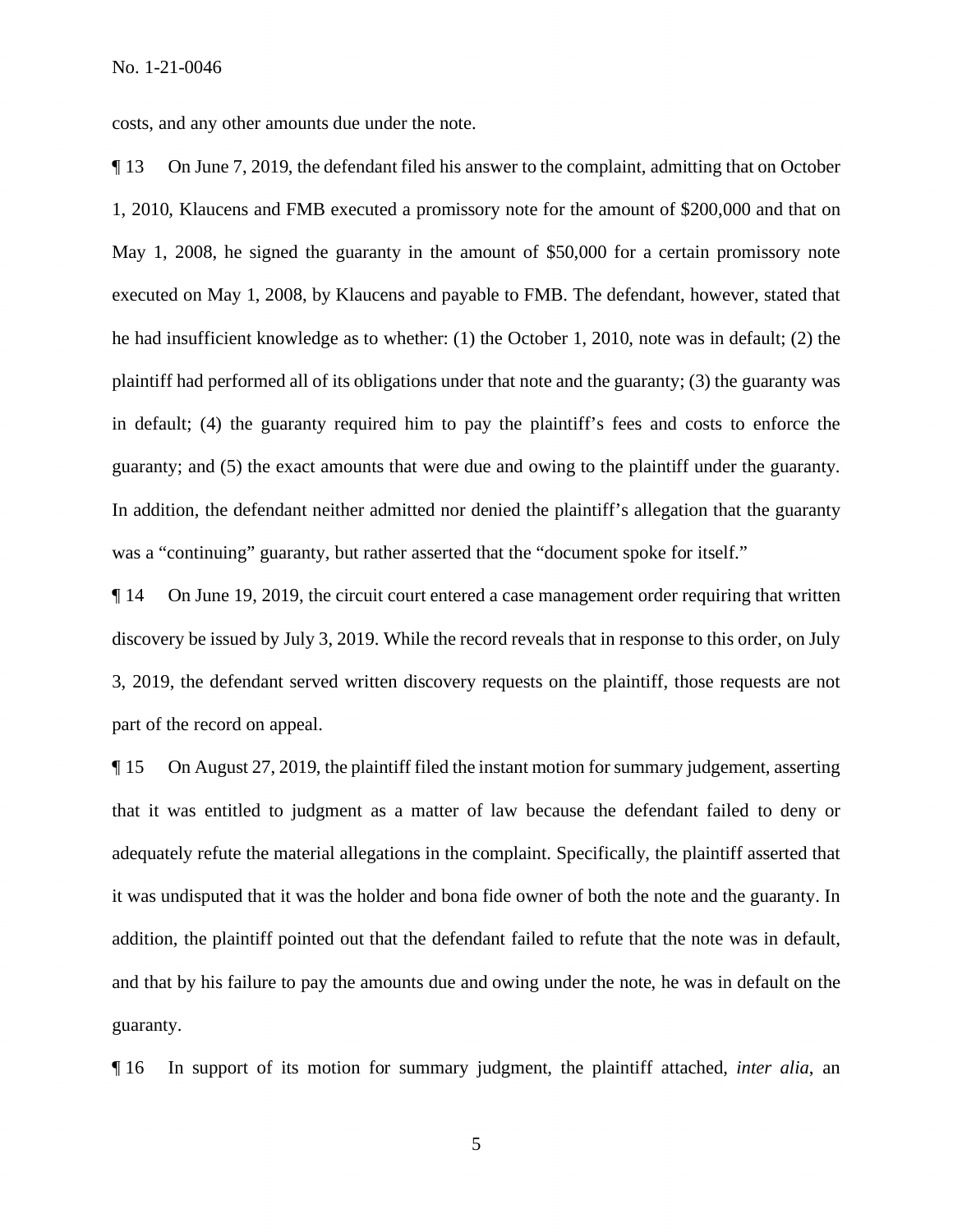affidavit from its Chief Financial Officer (CFO) and general counsel Brian Donegan, who attested to having personal knowledge of the plaintiff's policies and procedures with respect to "loan payment processing, disbursements, and the keeping, integration, and maintenance of loan records, including transaction histories."

¶ 17 According to Donegan's affidavit, the relevant loan and note were executed by Klaucens and FMB on October 1, 2010. That note was then negotiated by FMB to M-III Chicago by way of the first allonge, and then by M-III Chicago to the plaintiff by way of the second allonge. Donegan further attested that the note was secured by the defendant's May 1, 2008, guaranty, which was originally held by FMB. Donegan opined that when the plaintiff acquired the loan and the note from M-III Chicago, on June 15, 2018, the guaranty was automatically transferred it.

¶ 18 According to Donegan's affidavit, upon acquiring the loan, the plaintiff also acquired the business records maintained by FMB and its successor M-III Chicago, including the loan's transaction history. That transaction history, which was attached to Donegan's affidavit, establishes that no payments were made on the loan since it was acquired by the plaintiff. According to Donegan, as of April 3, 2019, Klaucens owed the plaintiff \$139,535.41 on the note and the defendant owed it \$62,579.22 under the guaranty.

¶ 19 On October 29, 2019, the defendant filed a response arguing that the plaintiff did not acquire the guaranty pursuant to the two allonges, and that even if it did, there remained genuine issues of material fact as to what he had guaranteed that precluded summary judgment. Specifically, the defendant pointed out that neither the October 1, 2010, note, nor either of the allonges, refer to his previously executed May 1, 2008, guaranty. Rather, the plain language of that guaranty makes clear that the "note" that he guaranteed was the May 1, 2008, promissory note, and not the October 1, 2010, note, upon which the plaintiff's complaint relies.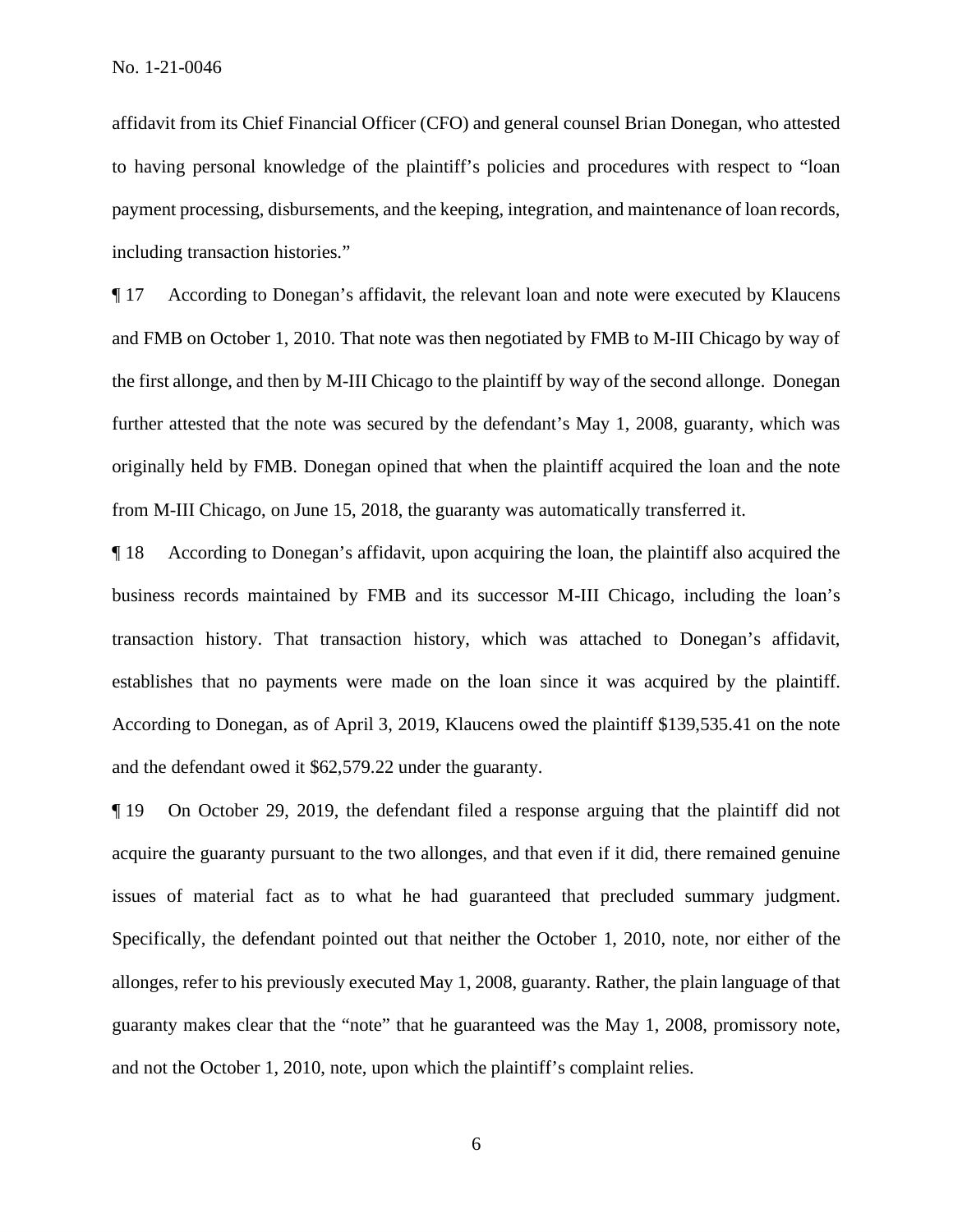¶ 20 On October 30, 2019, the plaintiff filed its reply asserting, *inter alia*, that it was expressly assigned the May 1, 2008, guaranty. In support, the plaintiff attached two documents: (1) a January 16, 2013, "General Assignment" between FMB and M-III Chicago; and (2) an August 2, 2019, "Omnibus Assignment of Loan Documents" between M-III Chicago and itself with an effective date of June 15, 2018.

¶ 21 After the motion for summary judgment was fully briefed, the matter was set for a clerk's status hearing on November 19, 2019. Because the record before us does not contain a transcript of any of the proceedings below, we do not know exactly what transpired at that hearing or why the circuit court chose to forego a hearing on the summary judgment motion. From the bare common law record before us we can only discern that on November 19, 2019, the motion was taken under advisement.

¶ 22 On January 30, 2020, the circuit court entered an eight-page written order granting summary judgment in favor of the plaintiff in the amount of \$64,665.92. The court found that by signing the May 1, 2008, guaranty, the defendant had guaranteed the October 1, 2010, note. In doing so, the court first rejected the plaintiff's position that it had been expressly assigned the guaranty. In this respect, the court noted that it could not rely on Donegan's statement that the guaranty was transferred to the plaintiff on June 15, 2018, because his affidavit did not attach the "General Assignment" or the "Omnibus Assignment of Loan Documents," and neither document, attached to the plaintiff's reply brief, had been authenticated.

¶ 23 Nonetheless, the circuit court found that the defendant was bound by the May 1, 2008, guaranty because the plain language of that contract reflected that it was a "continuing" guaranty, pursuant to which the defendant had agreed to guarantee all future obligations of Klaucens, arising from the originally guaranteed loan. The court found that the October 1, 2010, loan was such a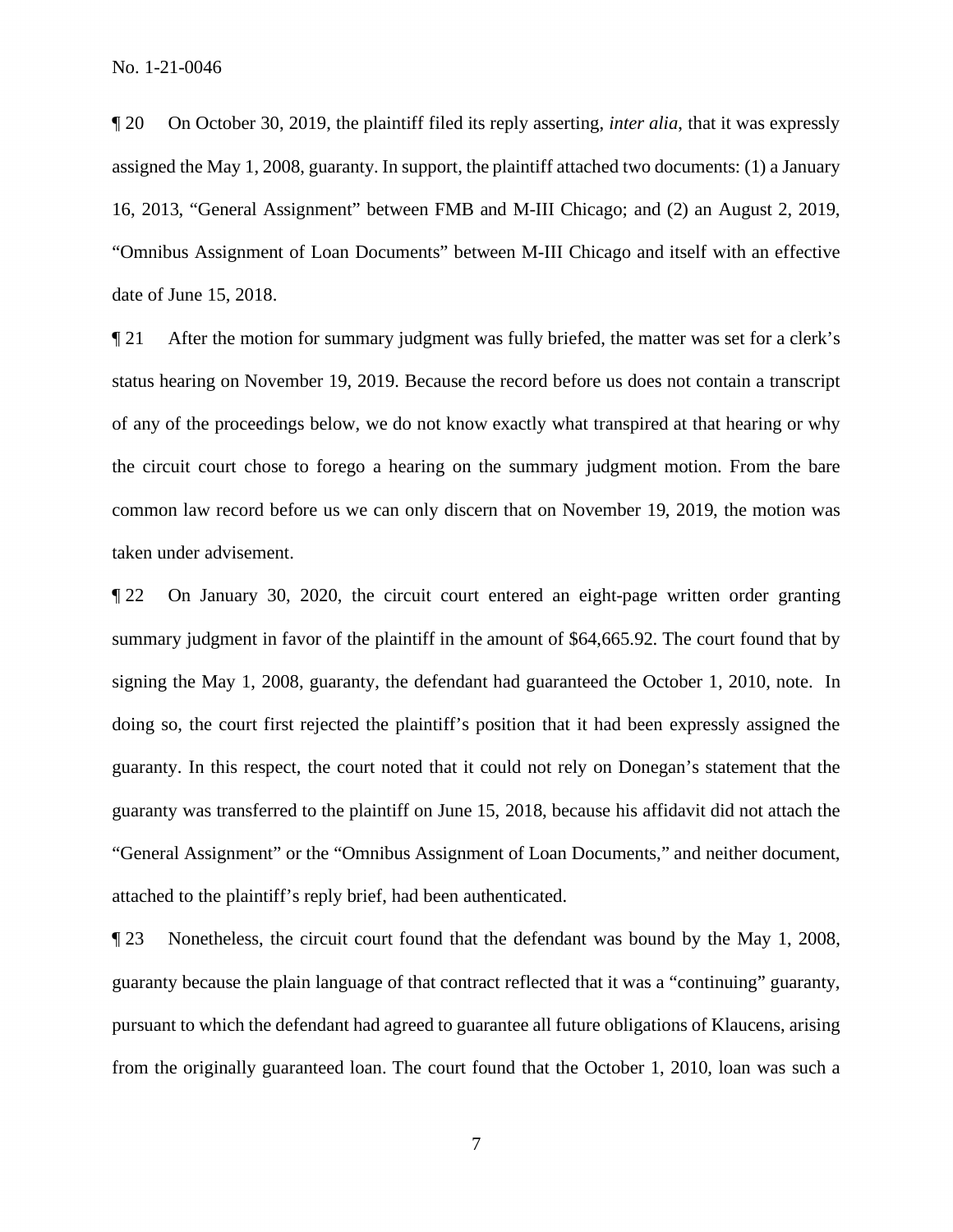future obligation and that therefore the defendant was liable for it.

¶ 24 On March 3, 2020, the defendant filed a motion to reconsider and vacate the grant of summary judgment in favor of the plaintiff, asserting that the circuit court had erred in finding that the guaranty was a "continuing" guaranty. The defendant argued that the conflict between the "continuing guaranty" language and the language limiting his obligation to the "note" dated May 1, 2008, had to be read in favor of him as the guarantor. In addition, the defendant argued that it was error for the circuit court to rely on section 13 of the Restatement (Third) of Suretyship and Guaranty (1996) to conclude that it did not matter that the plaintiff was not expressly assigned the guaranty. The defendant argued that contrary to the court's position the guaranty could be assigned only if the allonges on the promissory note were accompanied by express assignments of the loan itself.

¶ 25 After the plaintiff filed its response on October 16, 2020, the circuit court heard arguments via Zoom on December 18, 2020. The circuit court denied the defendant's motion to reconsider for the reasons stated in open court. Because the appellate record is devoid of any transcript of the proceedings below, we have no way of discerning what transpired at that hearing, whether additional evidence was presented to the circuit court and what the court's reasoning may have been.

¶ 26 The defendant now appeals both the order granting summary judgment in the plaintiff's favor, and the order denying his motion for reconsideration.

### ¶ 27 II. ANALYSIS

¶ 28 Before addressing the merits of the defendant's appeal, we note that it is the burden of the defendant, as the appellant, to provide a sufficiently complete record of the proceedings in the trial court to allow for meaningful appellate review. *Foutch v. O'Bryant*, 99 Ill. 2d 389, 392 (1984);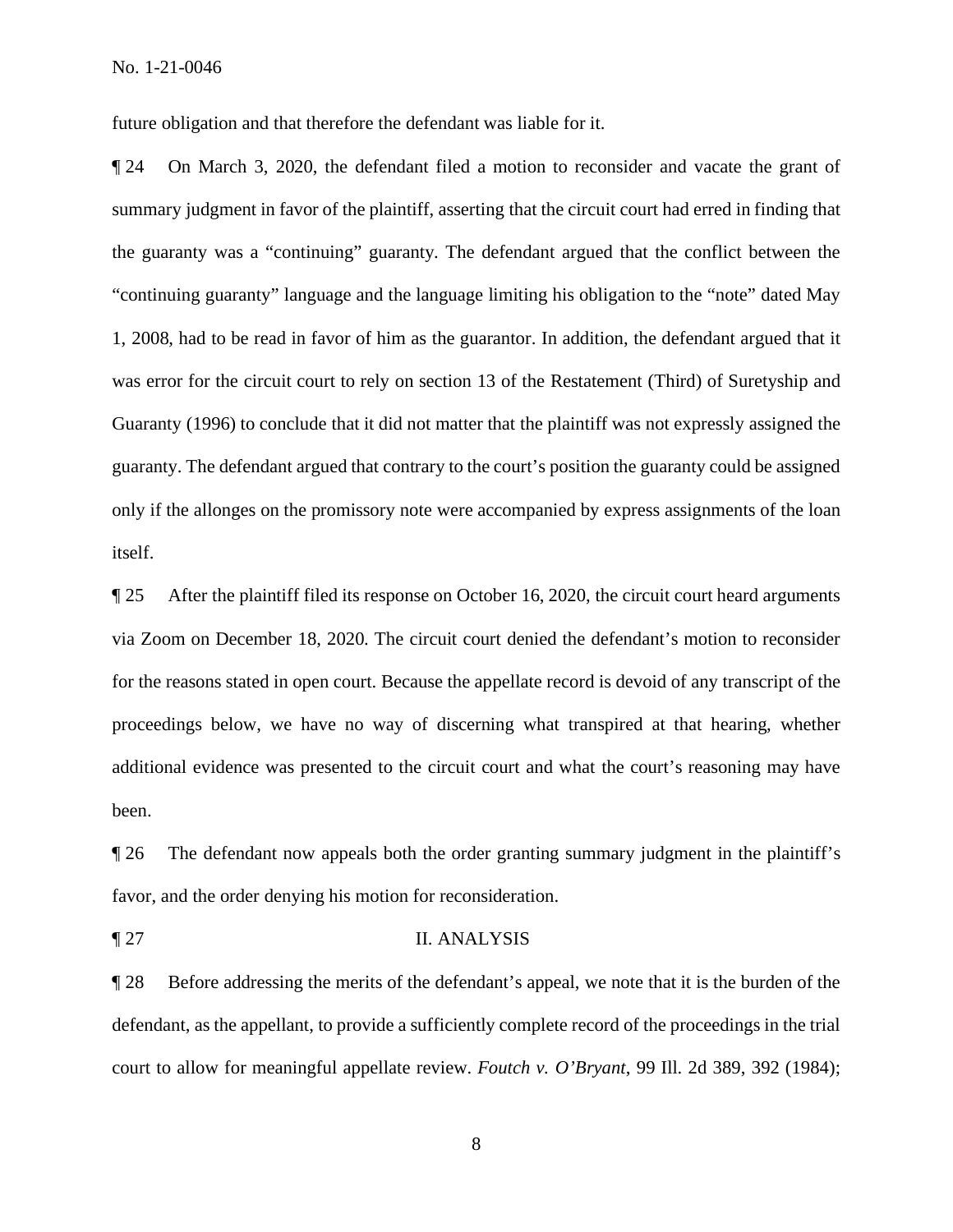No. 1-21-0046

*Lewandowski v. Jelenski*, 401 Ill. App. 3d 893, 902 (2010). It is axiomatic that in the absence of a complete record, a reviewing court will resolve all insufficiencies apparent therein against the appellant and will presume that the order entered by the circuit court was in conformity with the law and had a sufficient legal and factual basis. *Foutch*, 99 Ill. 2d at 392. Because the record here is incomplete, as it contains no transcript from the proceedings below, including, glaringly the hearing on the defendant's motion to reconsider the grant of summary judgment in favor of the plaintiff, in reviewing the merits of the defendant's claims we will resolve all insufficiencies in the record against him.

¶ 29 With these principles in mind, we turn to the merits of the summary judgment order. Summary judgment is proper where "the pleadings, depositions, and admissions on file, together with the affidavits, if any, show that there is no genuine issue as to any material fact and that the moving party is entitled to a judgment as a matter of law." 735 ILCS 5/2-1005 (West 2020); see also *Bruns v. City of Centralia*, 2014 IL 116998, ¶ 12. In determining whether the plaintiff is entitled to summary judgment, we must construe the pleadings and evidentiary material in the record in the light most favorable to the defendant and strictly against the plaintiff. *Schade v. Calusius*, 2016 IL App (1st) 143162, ¶ 17; see also *Happel v. Wal-Mart Stores, Inc*., 199 Ill. 2d 179, 186 (2002).

¶ 30 A genuine issue of material fact exists where the facts are in dispute or where reasonable minds could draw different inferences from the undisputed facts. *Morrissey v. Arlington Park Racecourse*, *LLC*, 404 Ill. App. 3d 711, 724 (2010); see also *Espinoza v. Elgin, Joliet & Eastern Ry. Co*., 165 Ill. 2d 107, 114 (1995). However, "[m]ere speculation, conjecture, or guess is insufficient to withstand summary judgment." *Sorce v. Naperville Jeep Eagle, Inc.,* 309 Ill. App. 3d 313, 328 (1999).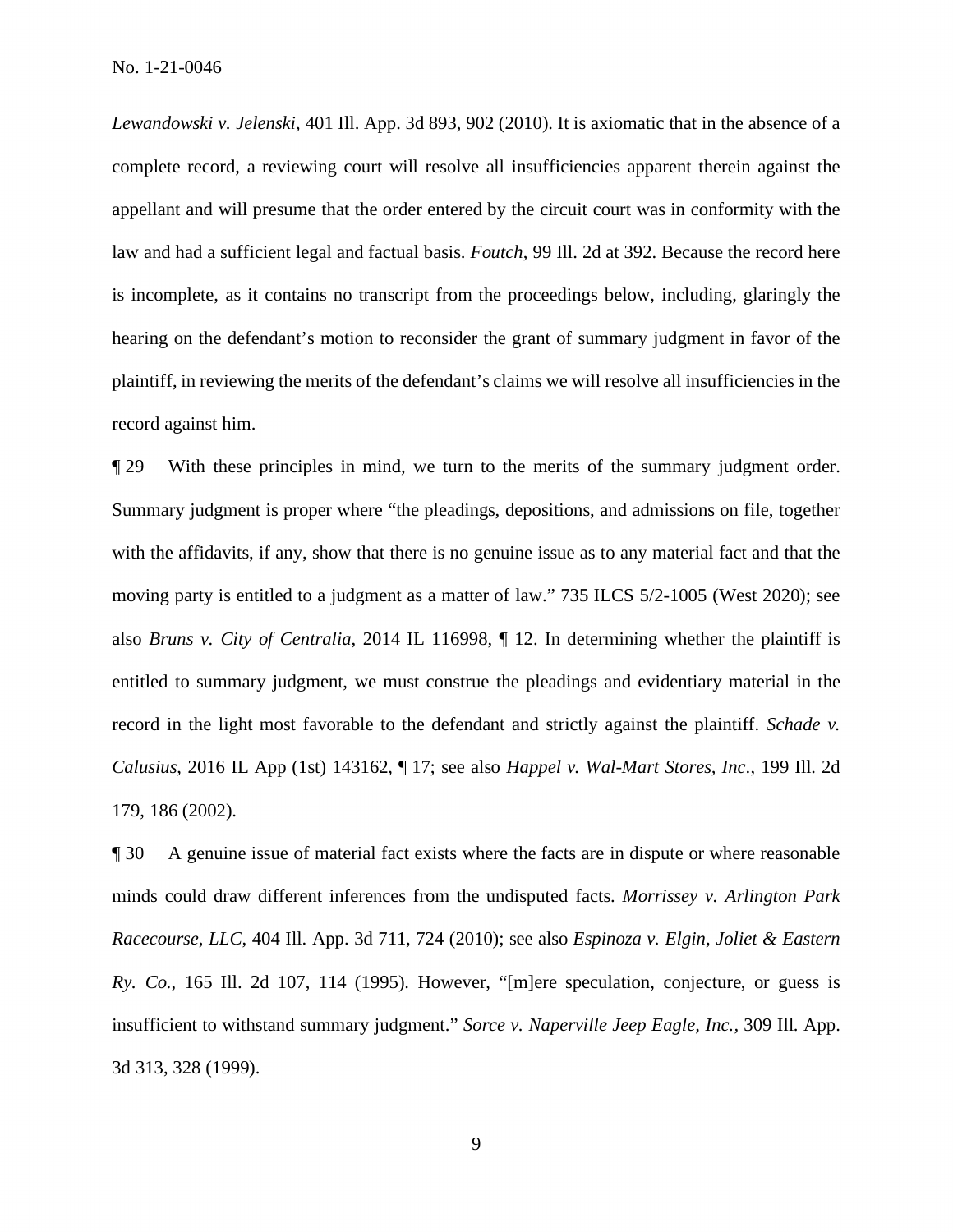¶ 31 The plaintiff bears the initial burden of proof and may meet it either "by affirmatively showing that some element of the case must be resolved in [its] favor or establishing that there is an absence of evidence to support the [defendant's] case." (Internal quotation marks omitted.) *Epple v. L.Q. Management L.L.C.*, 2019 IL App (1st) 180853, ¶ 15. To survive its motion, however, the plaintiff need not prove its case, but must present a factual basis that would arguably entitle it to a judgment. *Bruns*, 2014 IL 116998, ¶ 12. Where the plaintiff introduces such facts, if not contradicted, the defendant may not rely on his pleadings alone to raise issues of material fact. *Klitzka v. Hellios*, 348 Ill. App. 3d 594, 597 (2004) (citing *Hermes v. Fischer*, 226 Ill. App. 3d 820, 824 (1992)).

¶ 32 Our review of the circuit court's entry of summary judgement is *de novo*, and we may affirm on any basis appearing in the record, whether or not the circuit court relied on that basis, or its reasoning was correct. See *Village of Palatine v. Palatine Associates, L.L.C.*, 2012 IL App (1st) 102707, ¶ 43; see also *Ragan v. Columbia Mutual Insurance Co.,* 183 Ill. 2d 342, 349 (1998); *Outboard Marine Corp. v. Liberty Mutual Insurance Co.,* 154 Ill. 2d 90, 102 (1992). However, a circuit court's decision on a motion to reconsider an order will not be disturbed absent an abuse of discretion. *Woolums v. Huss*, 323 Ill. App. 3d 628, 639 (2001).

¶ 33 Because a guaranty is a contractual obligation, a breach of guaranty claim is governed by the same principles as a breach of contract claim. See *Riley Acquisitions, Inc. v. Drexler*, 408 Ill. App. 3d 397, 402-03 (2011). To recover for a breach of contract the plaintiff must establish: (1) the existence of a valid and enforceable contract; (2) performance by the plaintiff; (3) breach of contract by the defendant; and (4) resultant injury to the plaintiff. *Zirp-Burnham, L.L.C. v. E. Terrell Associates*, 356 Ill. App. 3d 590, 600 (2005).

¶ 34 In the present case, on appeal, the defendant contends that summary judgment was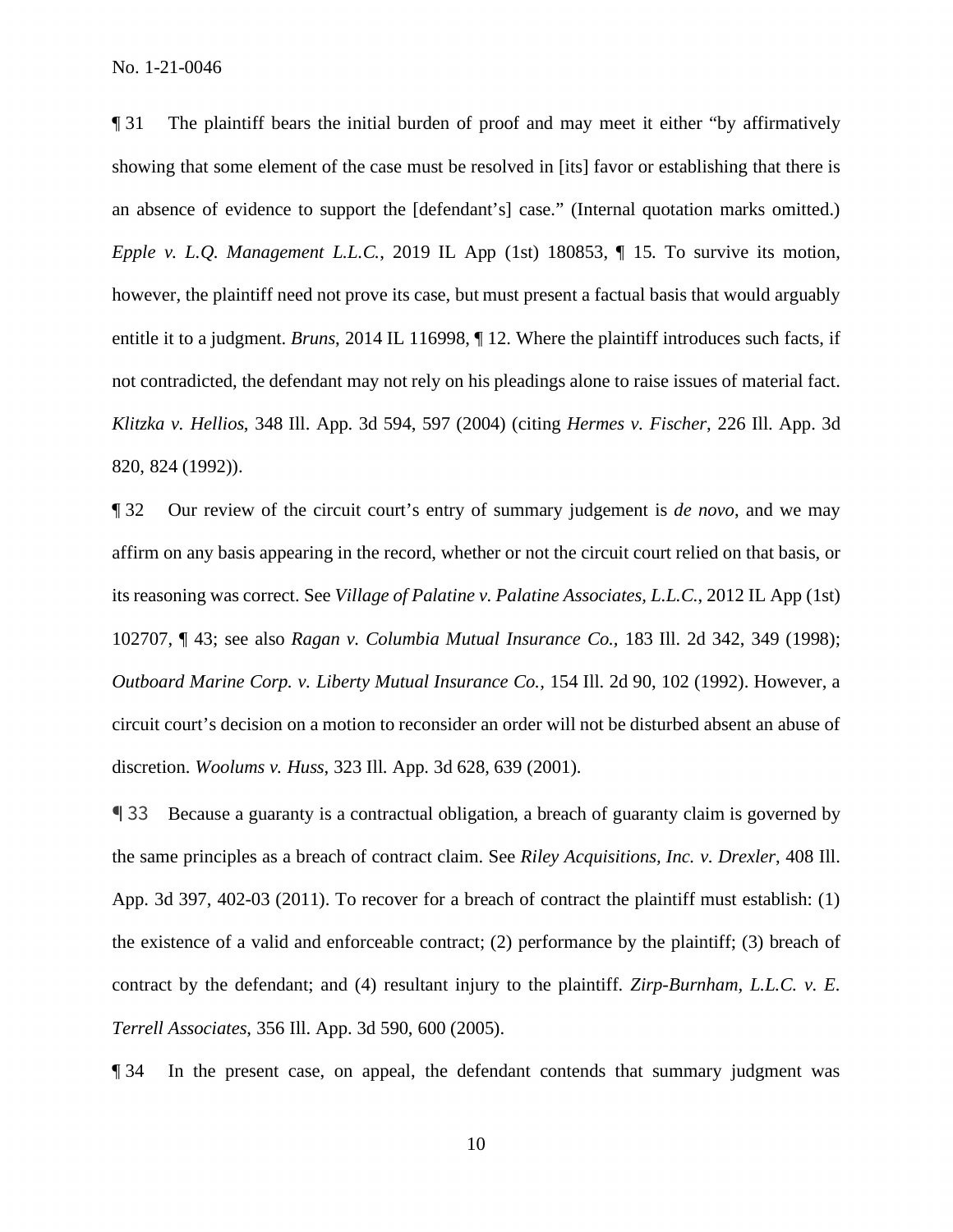improper because the plaintiff failed to establish that it was the holder of the guaranty*, i.e*., that there was a valid and enforceable contract between itself and the defendant. In addition, the defendant argues and that even if the plaintiff is the holder of the guaranty, there remain genuine issues of material fact as to the scope of the defendant's liability under that contract.

¶ 35 In this respect, the defendant first points out, just as he did below, that it is undisputed that neither the October 1, 2010, note, nor the two allonges reference, let alone expressly assign, the May 1, 2008, guaranty to the plaintiff, so as to establish that the plaintiff is the owner of the guaranty. Moreover, even if the plaintiff could somehow show that it is the holder of the guaranty, that contract nowhere guarantees the October 1, 2010, note. Rather, as the defendant points out, the guaranty defines the guaranteed "note," as:

 "[T]he promissory note dated May 1, 2008, in the original principal amount of \$200,000.00 from [Klaucens] to [FMB], together with all renewals of, extensions of, modifications of, refinancings of, consolidations of, and substitutions for the promissory note of agreement."

Because the October 1, 2010, note, upon which the plaintiff's entire complaint relies, does not provide that it is a renewal, extension, modification, refinancing, consolidation, or substitution for the May 1, 2008, note, the defendant contends that his guaranty is limited solely to the May 1, 2008, note. In the alternative, he asserts that, in the very least, viewing this evidence in the light most favorable to him we must find that there remains a genuine issue of material fact as to the scope of his liability under the guaranty.

¶ 36 The plaintiff, on the other hand, responds that the defendant's arguments are irrelevant because the circuit court properly found that the plain language of the guaranty establishes that this is a "continuing" guaranty, which obligates the defendant to all future debts arising from the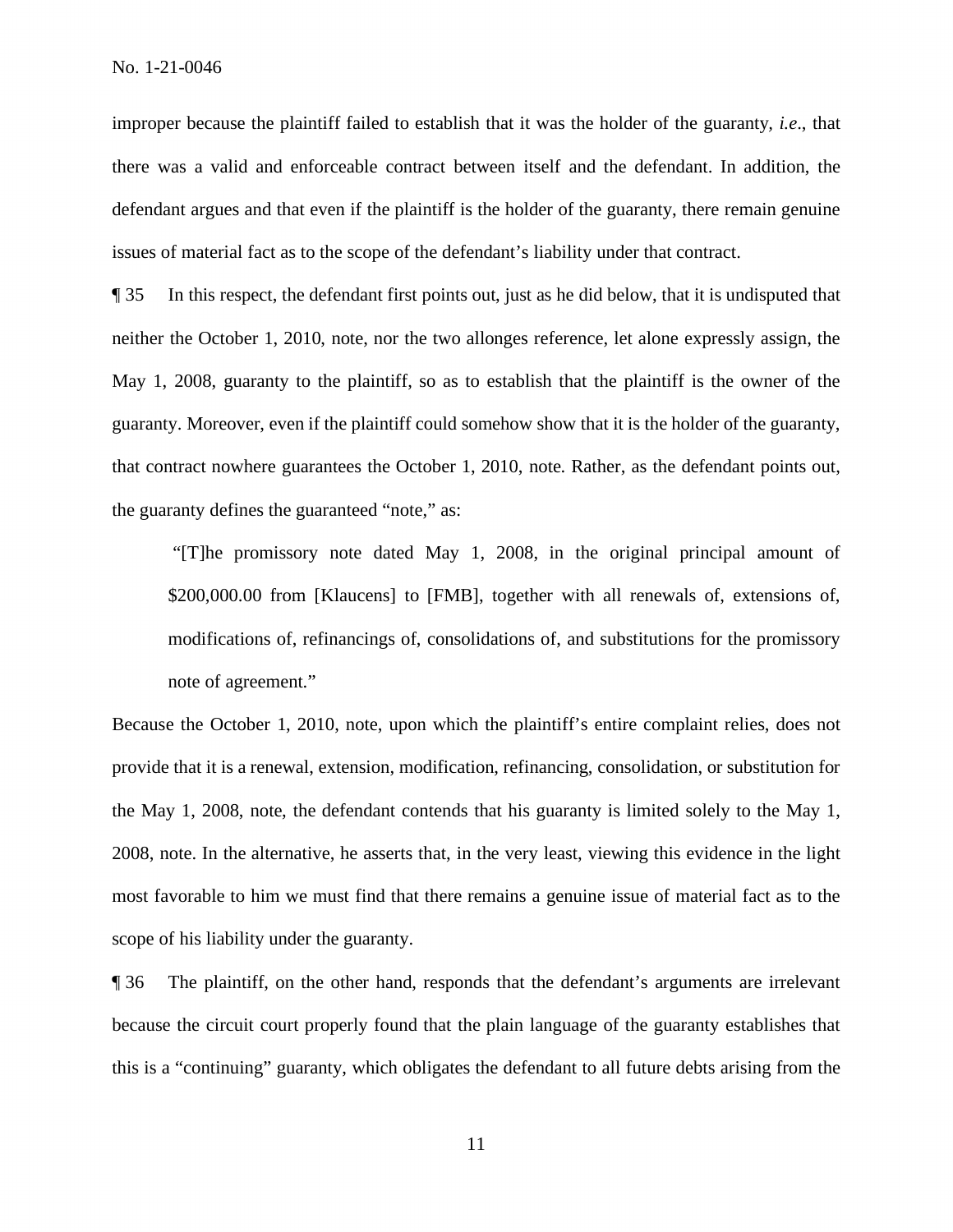original May 1, 2008, note. In support, the plaintiff cites to the subsection of the guaranty which provides:

"THIS IS A 'CONTINUING GUARANTY' UNDER WHICH THE GUARANTOR AGREES TO GUARANTEE THE FULL AND PUNCTUAL PAYMENT, PERFORMANCE AND SATISFACTION OF THE GUARANTOR'S SHARE OF THE INDEBTEDNESS OF BORROWER TO LENDER, NOW EXISTING OR HEREAFTER ARISING OR ACQUIRED, ON A CONTINUING BASIS. ACCORDINGLY, ANY PAYMENTS MADE ON THE IDEBTEDNESS WILL NOT DISCHARGE OR DIMINISH GUARANTOR'S OBLIGATIONS AND LIABILITY UNDER THE GUARANTY FOR ANY REMAINING AND SUCCEEDING INDEBTEDNESS \*\*\*."

The plaintiff contends that this language clearly imposes upon the defendant the obligation for his "share of" Klaucens' "indebtedness" both presently existing and "hereinafter arising or acquired, on a continuing basis." The plaintiff argues that because the defendant admitted to having executed the May 1, 2018, guaranty, and did not deny that the October 1, 2010, note arose from the May 1, 2018, note, the plaintiff was entitled to summary judgment.

¶ 37 For the following reasons, we agree with the plaintiff and find that because the dispositive issue in this appeal is whether the guaranty is a "continuing" one, the circuit court properly held that summary judgment was proper in favor of the plaintiff.

¶ 38 A "continuing guaranty is a contract pursuant to which a person agrees to be a secondary obligor for all future obligations of the principal obligor to the obligee." *TH Davidson & Co. v. Eidola Concrete, L.L.C.,* 2012 IL App (3d) 110641, ¶ 11 (quoting Restatement (Third) of Suretyship and Guaranty § 16 (1996)). Continuing guaranties of future obligations are valid, binding and have a long history in Illinois. See *Mamerow v. National Lead Co*., 2016 Ill. 626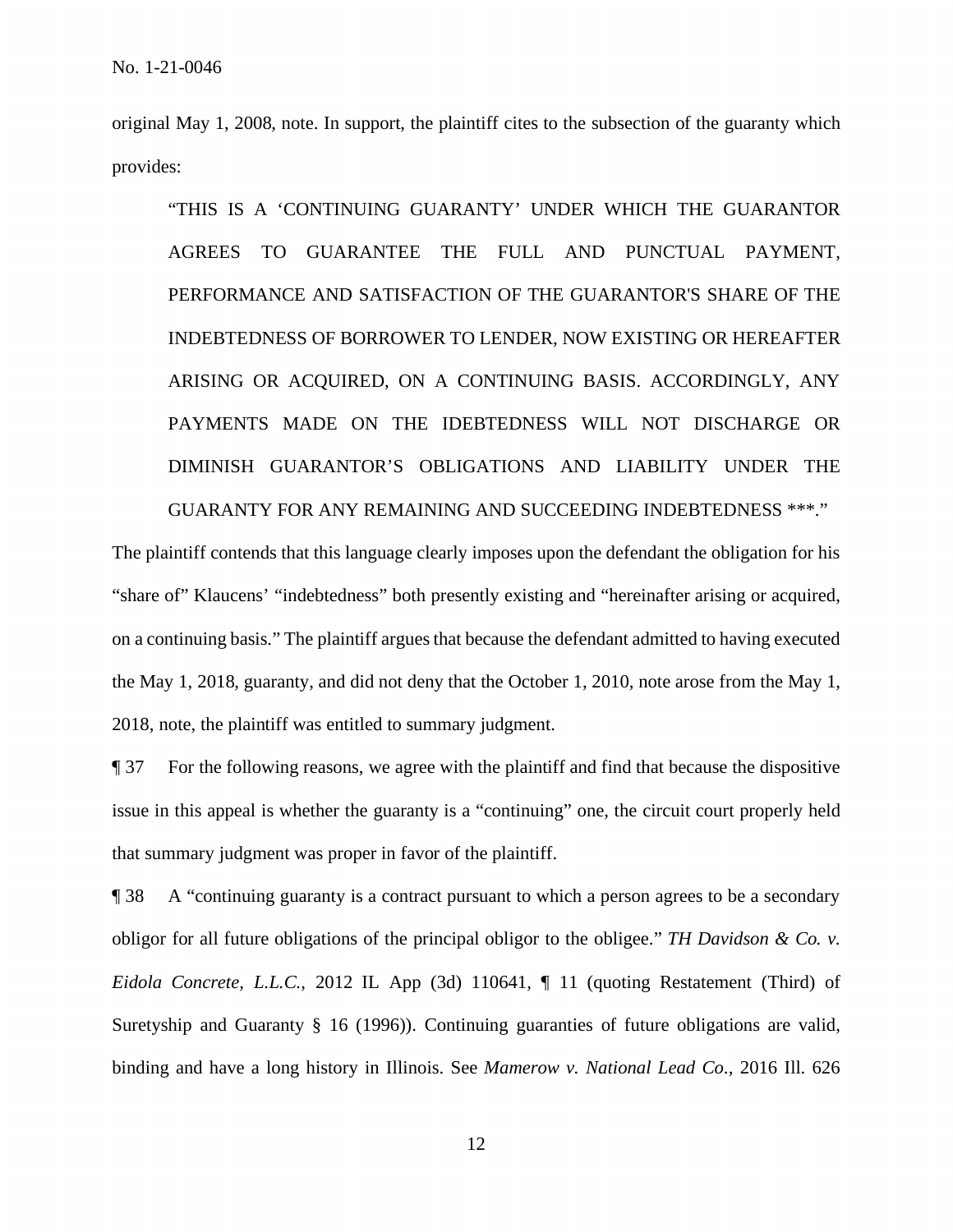(1903).

¶ 39 Because guaranties, like all other contracts, are construed according to general contract principles, "[w]hether a guaranty is a continuing one will depend on the language of the contract, interpreted according to the intention of the parties as manifested by their writings." 20 Ill. L. and Prac., *Guaranty* § 15, at 369-70 (2010); see also *McLean County Bank v. Brokaw*, 119 Ill. 2d 405, 412 (1988); *Blackhawk Hotel Associates v. Kaufman,* 85 Ill.2d 59, 64 (1981) (citing Restatement of Security § 88 (1941)); Restatement (Third) of Suretyship and Guaranty § 14 (1996) ("[t]he standards that apply to interpretation of contracts in general apply to interpretation of contracts creating secondary obligations"). Where a guaranty's language is unequivocal in its terms it must be interpreted as written. *Bank of Naperville v. Holz*, 86 Ill. App. 3d 533, 537, (1980). "Where, by the terms of written guaranty it appears that the parties look to a future course of dealing or a succession of credits," it is generally considered a continuing guaranty. *Scovill Manufacturing Co. v. Cassidy*, 275 Ill. 462, 467 (1916); *Weger v. Robinson Nash Motor Co*., 340 Ill. 81, 92 (1930); see also *C.C.P. Ltd. Partnership v. First Source Financial, Inc*., 368 Ill. App. 3d 476, 483 (2006). ¶ 40 In the present case, a review of the guaranty contract unequivocally establishes that the parties contemplated a future course of dealing. As the plaintiff correctly points out, the guaranty, in all capital letters, contains a section under the heading "CONTINUING GUARANTY," which explicitly provides that the defendant (as the guarantor) will remain responsible for his share of Klaucens' indebtedness "now existing or *hereinafter arising or acquired*, *on a continuing basis*." (Emphasis added.) In addition, this provision states that any payments made on the indebtedness shall not discharge or diminish the defendant's obligations for any "remaining and *succeeding indebtedness*." (Emphasis added.)

¶ 41 What is more, the guaranty contract provides no limitation on the duration of the guaranty.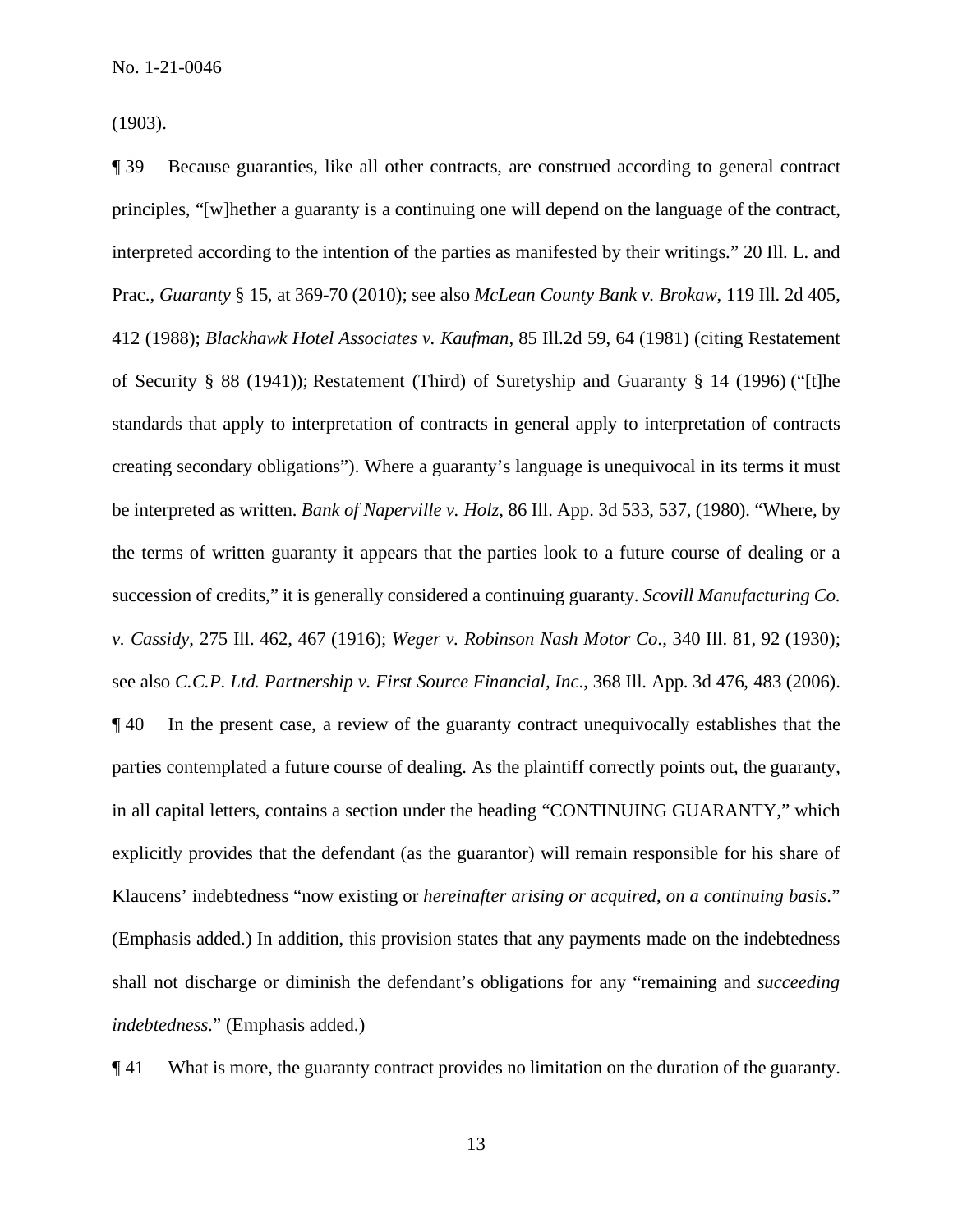Specifically, the contract states that unless the defendant provides FMB with a written notice of revocation, there is no limitation on the duration of the guaranty until all the indebtedness "incurred or contracted" has been paid off in full. Moreover, under the heading "Guarantor's Authorization to Lender," the defendant expressly authorizes FMB, "without notice or demand," and "without lessening" the defendant's liability under the guaranty, *inter alia*, from time to time to "make one or more additional secured or unsecured loans \*\*\* or otherwise to extend additional credit" to Klaucens.

¶ 42 Under this language there be no doubt that the parties contemplated a future course of dealings and that the May 1, 2008, contract was for a continuing guaranty. See e.g., *Harris Bank Argo v. Midpack Corp.,* 151 Ill. App. 3d 293, 295-296 (1986) (holding that a guarantor was liable on a promissory note, notwithstanding his claim that the guaranty applied to a previous note, because the guaranty stated that it was a continuing one which covered past, present, and future debts.)

¶ 43 Accordingly, contrary to the defendant's position, the fact that the plaintiff failed to attach the May 1, 2008, promissory note to its complaint is irrelevant. The October 1, 2010, note is proof of Klaucens' indebtedness and an obligation "hereinafter arising" under the guaranty. The October 1, 2010, note is a future obligation between the original parties referenced in the guaranty, for which, under the continuing guaranty, the defendant is liable.

¶ 44 The defendant nonetheless asserts that the plaintiff should be prohibited from enforcing the guaranty because it was not a party to the guaranty contract, but rather claims to be the holder of the guaranty by way of assignment. In this respect, the defendant again points out that there was no assignment of the guaranty because neither allonge mentions, let alone, expressly assigns the guaranty to the plaintiff. For the following reasons, we disagree.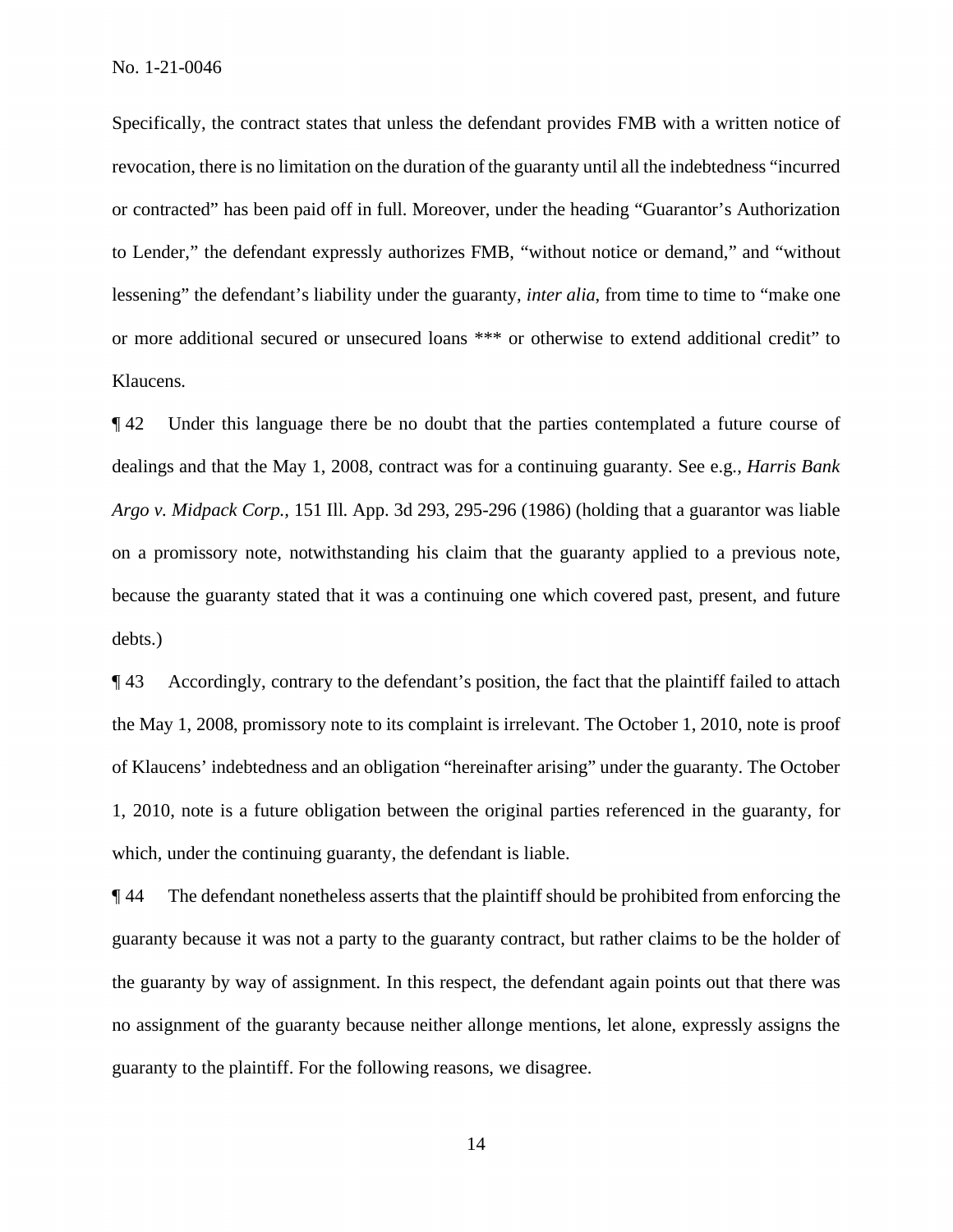¶ 45 The defendant's argument is essentially one of standing, *i.e*., that because the plaintiff does not own the guaranty it lacks standing to enforce it. However, lack of standing is an affirmative defense that must be pleaded and proven by the defendant, rather than the plaintiff. *U.S. Bank National Ass 'n v. Saner*, 392 Ill. App. 3d 942, 946 (2009); *Wexler v. Wirtz Corp.,* 211 Ill. 2d 18, 22 (2004). The defendant here fails to meet his burden of pleading and proving this affirmative defense, as he fails to offer any evidence to show that the plaintiff is not the holder of the guaranty. ¶ 46 Nor could he. It is axiomatic that a debtor lacks standing to contest the transfer of the debt pursuant to an endorsement or assignment unless the debtor himself is a party to the transfer document. *Bank of America, National Assoc. v. Bassman FBT, L.L.C*., 2012 IL App (2d) 110729, ¶ 15. The defendant here was not a party to the transfer document and therefore has no standing to challenge the transfer of the guaranty to the plaintiff. Moreover, a review of the guaranty contract language reveals that the guaranty itself explicitly prohibits any defense to the guaranty's enforcement. Under the subsection "Guarantor's Waivers," the guaranty specifically provides, among other things, that the defendant waives "any and all rights or defenses \*\*\* including \*\*\* any defenses given to guarantors at law or in equity other than actual payment and performance of the indebtedness."

¶ 47 Moreover, contrary to the defendant's position, no explicit assignment of the guaranty was necessary for the plaintiff to enforce the October 1, 2010, note. Instead, as the circuit court properly found, it was sufficient for the plaintiff to show that it was the holder of the note. In coming to this decision, and absent any precedent to the contrary, we find section 13 of the Restatement Third of Law, Suretyship and Guaranty, to be instructive. Comment f to section 13 provides in pertinent part:

"Secondary obligation follows underlying obligation. A secondary obligation, like a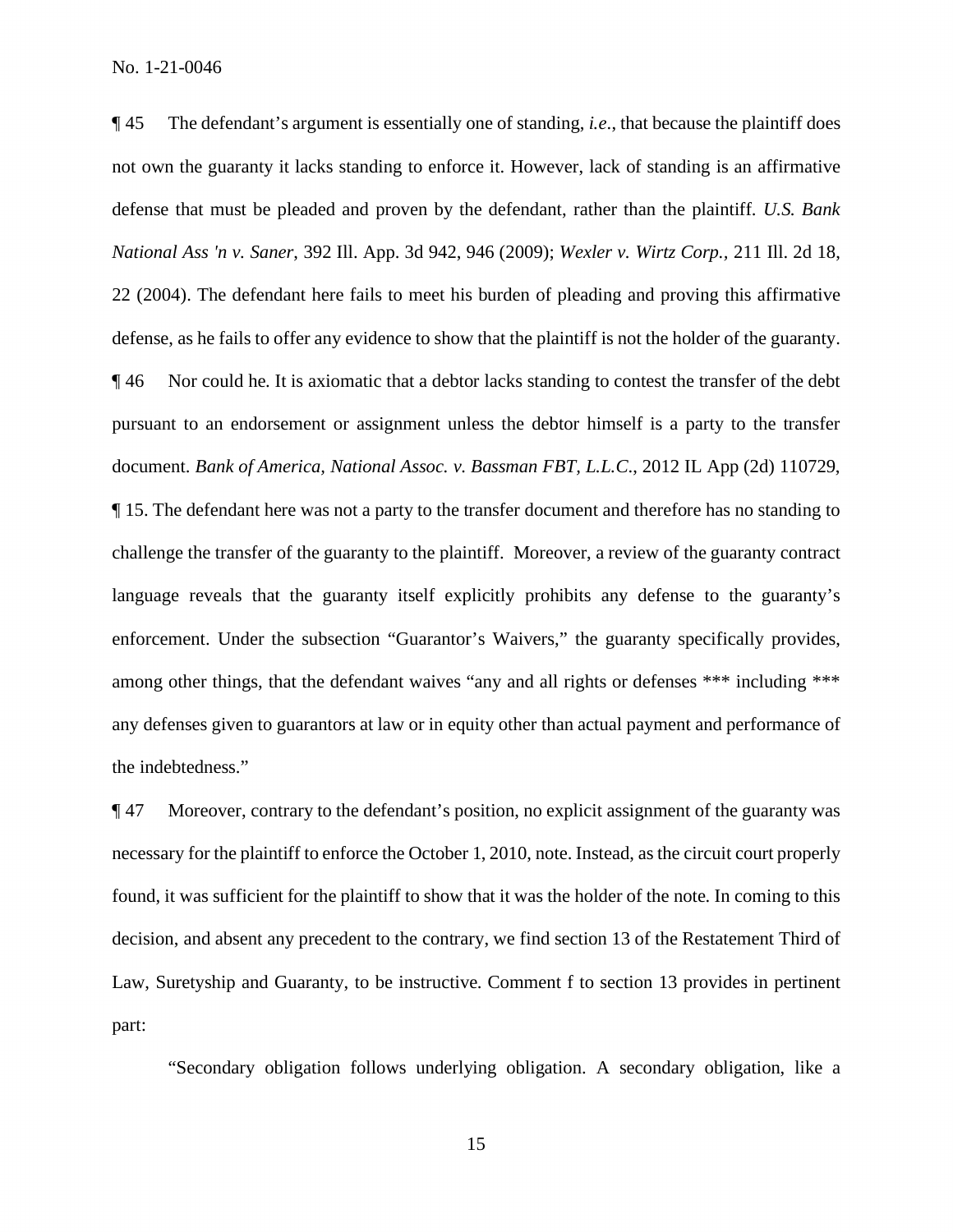security interest, has value only as an adjunct to an underlying obligation. It can usually be assumed that the person assigning an underlying obligation intends to assign along with it any secondary obligation supporting it. Thus, unless there is agreement to the contrary or assignment is prohibited, \*\*\* *assignment of the underlying obligation also assigns the secondary obligation*." (Emphasis added.) Restatement (Third) of Suretyship and Guaranty § 13, *Comment f.* (1996).

¶ 48 Here, the guaranty contract provides no agreement prohibiting assignment. Rather, under the contract, the defendant explicitly authorizes FMB from time to time to "assign or transfer" the guaranty. In addition, the contract clearly states that the guaranty "shall be binding upon and inure to the benefit of the parties, their successors and assigns." Under this record, we are compelled to conclude that when the October 1, 2010, note (*i.e.,* the underlying obligation) was assigned to the plaintiff, the guaranty (*i.e.,* the secondary obligation) was assigned as well. As such, we hold that summary judgment in favor of the plaintiff was proper.

¶ 49 For these same reasons, we reject the defendant's invitation to reverse the circuit court's order denying his motion to reconsider the grant of summary judgment in favor of the plaintiff. In doing so, we note that without a transcript of the proceedings from the hearing on this motion, we cannot know what arguments, aside from those in the pleadings, were made by the parties, or what new evidence, if any, was brought to the attention of the circuit court. We also cannot know the reasons why the circuit court decided to deny the plaintiff's motion to reconsider. As such, we must presume that the court's decision was in inconformity with the law and had a sufficient legal and factual basis. *Foutch*, 99 Ill. 2d at 392.